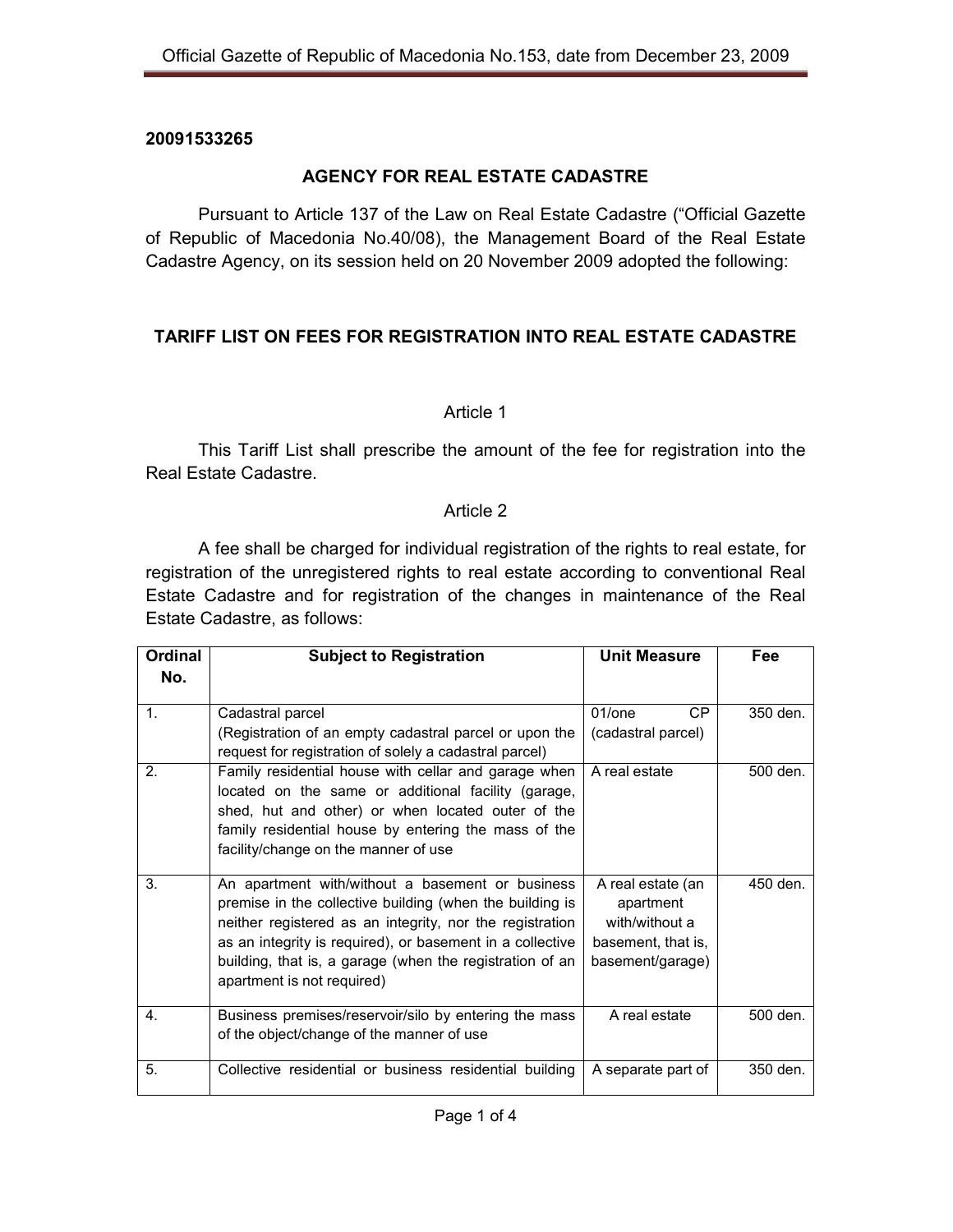|    | (when the registration of a building in entire is required)                                                                                                                 | the building                              |          |
|----|-----------------------------------------------------------------------------------------------------------------------------------------------------------------------------|-------------------------------------------|----------|
| 6. | business.<br>infrastructural.<br>industrial,<br>Commercial,<br>administrative, sport and cultural facilities (when the<br>registration of a building in entire is required) | A business<br>premise/for<br>01/one floor | 350 den. |

### Article 3

A fee shall be charged for registration of the changes only in the cadastral operate from the Real Estate Cadastre, as follows:

| <b>Subject to Registration</b>                                                                                                 | <b>Unit Measure</b> | Fee     |
|--------------------------------------------------------------------------------------------------------------------------------|---------------------|---------|
| Change of the data on the rights to real   Upon application<br>estate and data for the holders of the rights<br>to real estate |                     | 250 mkd |

## Article 4

A fee shall be charged for the registration of the changes into the cadastral operate and in the Cadastral Plan of the Real Estate Cadastre for:

| Ordinal<br>No. | <b>Subject to Registration</b>                                                                         | Unit measure                                                  | Fee        |
|----------------|--------------------------------------------------------------------------------------------------------|---------------------------------------------------------------|------------|
| 1.             | Physical division of the cadastral parcel<br>or building, that is, of separate part of the<br>building | A real estate property<br>upon proposal from<br>the old state | 500 den.   |
| 2.             | Change of the border lines (arranging the<br>boundaries of cadastral parcel)                           | Upon notification                                             | 500 den.   |
| 3.             | Merging of cadastral parcels and deletion<br>of ruined object in the KZ and KN                         | Upon notification                                             | $350$ den. |

## Article 5

A following fee shall be paid for registration of the rights and facts in the Real Estate Cadastre (registering and noting down), as well as for the registration of the changes in the Real Estate Cadastre by deletion:

| <b>Ordinal</b><br>No. | <b>Subject to Registration</b> | Unit measure | Fee |
|-----------------------|--------------------------------|--------------|-----|
|                       |                                |              |     |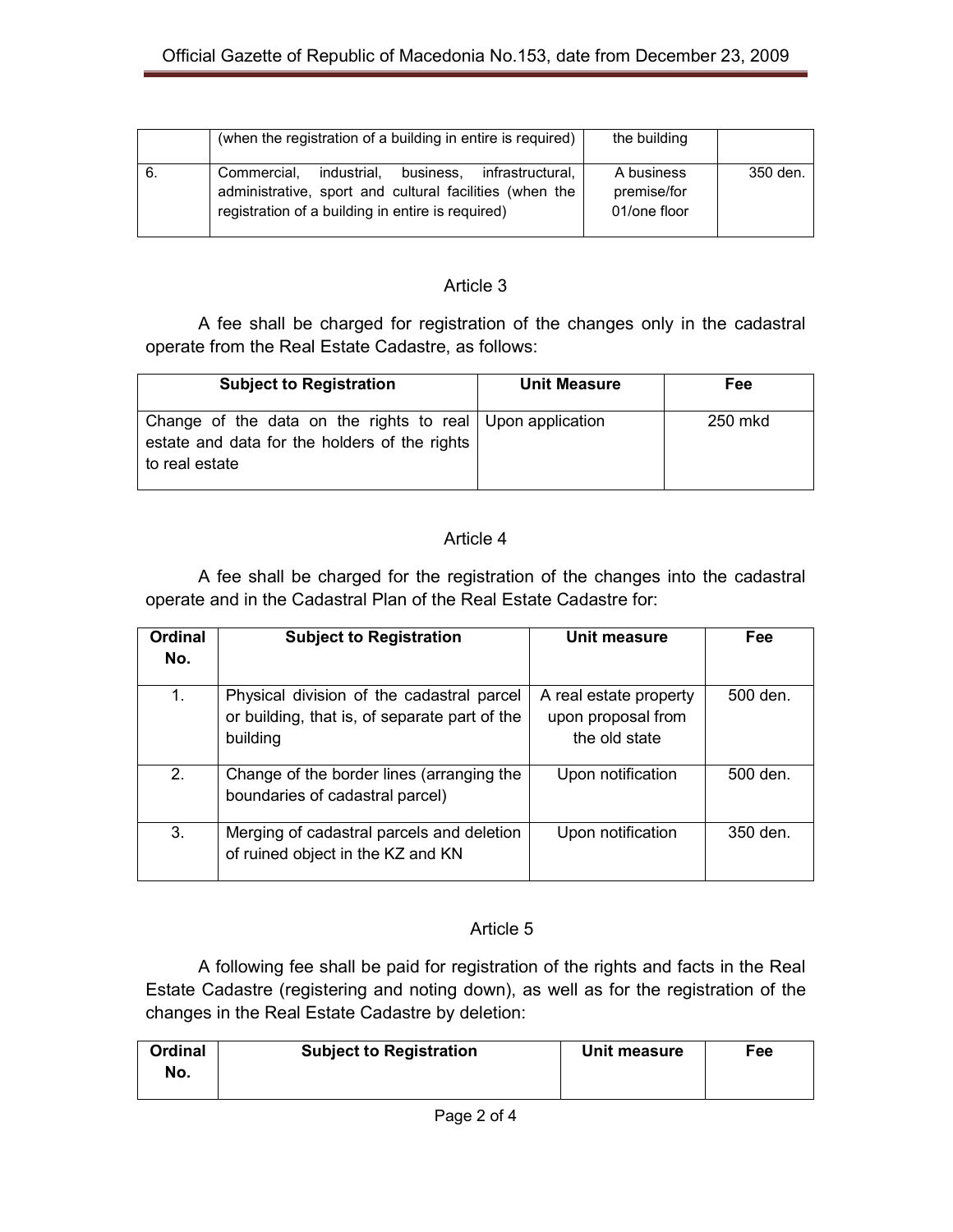| 1. | Facts that can affect the real estate and other<br>facts important to acquisition, alternation,<br>termination or assignment of the rights to real<br>estate whose registration is anticipated by<br>other Law<br>(the personal state of the holder of the right, the<br>fact that there is a construction ongoing on certain<br>cadastral parcel, for which has been made a prior                                                                                                                                                                                                                 | Upon notification | 250 den. |
|----|----------------------------------------------------------------------------------------------------------------------------------------------------------------------------------------------------------------------------------------------------------------------------------------------------------------------------------------------------------------------------------------------------------------------------------------------------------------------------------------------------------------------------------------------------------------------------------------------------|-------------------|----------|
|    | noting of the right to ownership of the building and<br>the separate part of the building when it is in the<br>phase of construction)                                                                                                                                                                                                                                                                                                                                                                                                                                                              |                   |          |
| 2. | Other property rights and other rights to real<br>estate, under terms, conditions and manner<br>defined by the Law                                                                                                                                                                                                                                                                                                                                                                                                                                                                                 | A real estate     | 500 den. |
|    | (right to official duty, right to pledge-mortgage, the<br>right to real freight, right to property-legal long-<br>term lease of building land, right to leasing,<br>fiduciary mortgage and other rights the<br>registration of which is prescribed by the Law, the<br>right to bail of the prior registered right to<br>ownership of a building and a separate part of<br>building when it in the phase of construction and<br>the legal acts for circulation of prior registered<br>right to ownership of the building and the<br>separate part of the building when it is under<br>construction) |                   |          |

# Article 6

(1) A fee shall be charged for prior marking of the real estate in the Real Estate Cadastre for:

| <b>Ordinal</b><br>No. | <b>Subject to Registration</b>                                                                                                                                                                                                                  | Unit measure                          | Fee      |
|-----------------------|-------------------------------------------------------------------------------------------------------------------------------------------------------------------------------------------------------------------------------------------------|---------------------------------------|----------|
|                       | Right of ownership of a building, separate part<br>of a building and other objects when under<br>construction (in the phase of construction)                                                                                                    | 01/one separate<br>part of a building | 165 den. |
| $\mathcal{P}$         | Right of ownership of a real estate when an<br>application for registration into Real Estate<br>Cadastre building is submitted, but the legal<br>presumptions are not meet, that is, the terms<br>and conditions for registration stipulated in | Upon notification                     | 165 den. |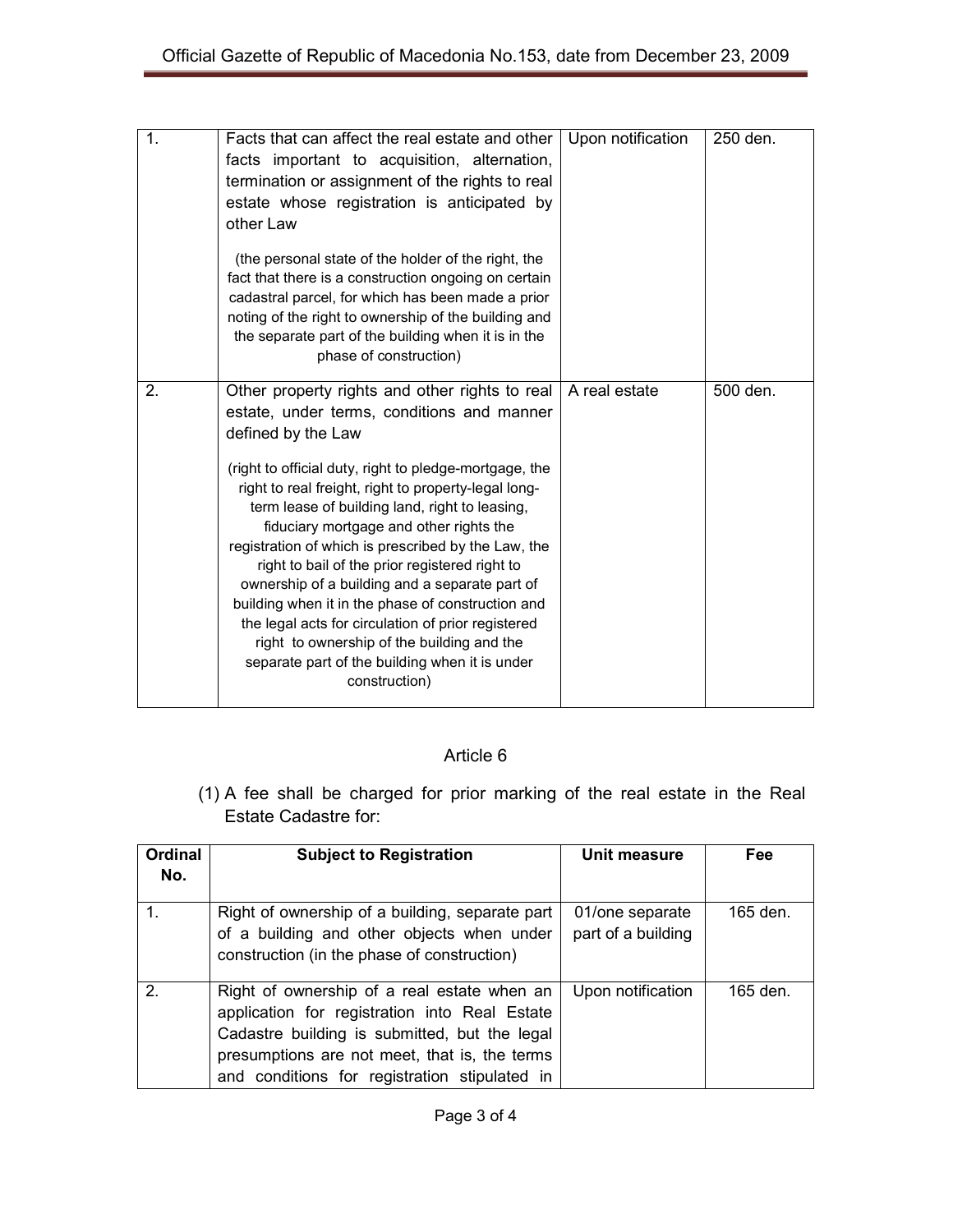| Article 130 of the Law on Real Estate Cadastre     |  |
|----------------------------------------------------|--|
| and if the ground on the final registration is not |  |
| sufficiently represented                           |  |
|                                                    |  |

#### Article 7

A fee in the amount of 500 den per real estate shall be charged for registration of data changes regarding to the mortgages in the in tabular registry lodges by deletion of the in tabulation.

### Article 8

A fee in the amount of 950 denars per cadastral parcel shall be paid for registration, by which the change of the manner of use (cadastral culture) and the cadastral class of the land is performed.

### Article 9

A fee in the amount of 350 denars shall be paid upon notification for the change of the manner of utilization of the cadastral parcel (from unbuilt into built land and vice-verse) into the Land Cadastral, and for keeping evidences of the other alternations of the Land Cadastre Data the fees from this Tariff List shall be applied.

### Article 10

A lump sum in the amount of 250 denars per real estate shall be charged for registration into Real Estate Cadastre, for which the amount of the fees is not defined by this Tariff List.

### Article 11

 The Tariff List on Fees for Registration into the Real Estate Cadastre upon the Request of Third Parties ("Official Gazette of the Republic of Macedonia" No.122/07 and 158/07) shall cease to be valid on the day of entry into force of this Tariff List.

### Article 12

This Tariff List shall enter into force on the eight day from the date of its publication in the Official Gazette of the Republic of Macedonia and shall be announced after granting the consent from the Government of Republic of Macedonia.

20 November 2009 Vice-President

 No. 01-18264/1 Management Board Skopje **Dimitar Dimovski**